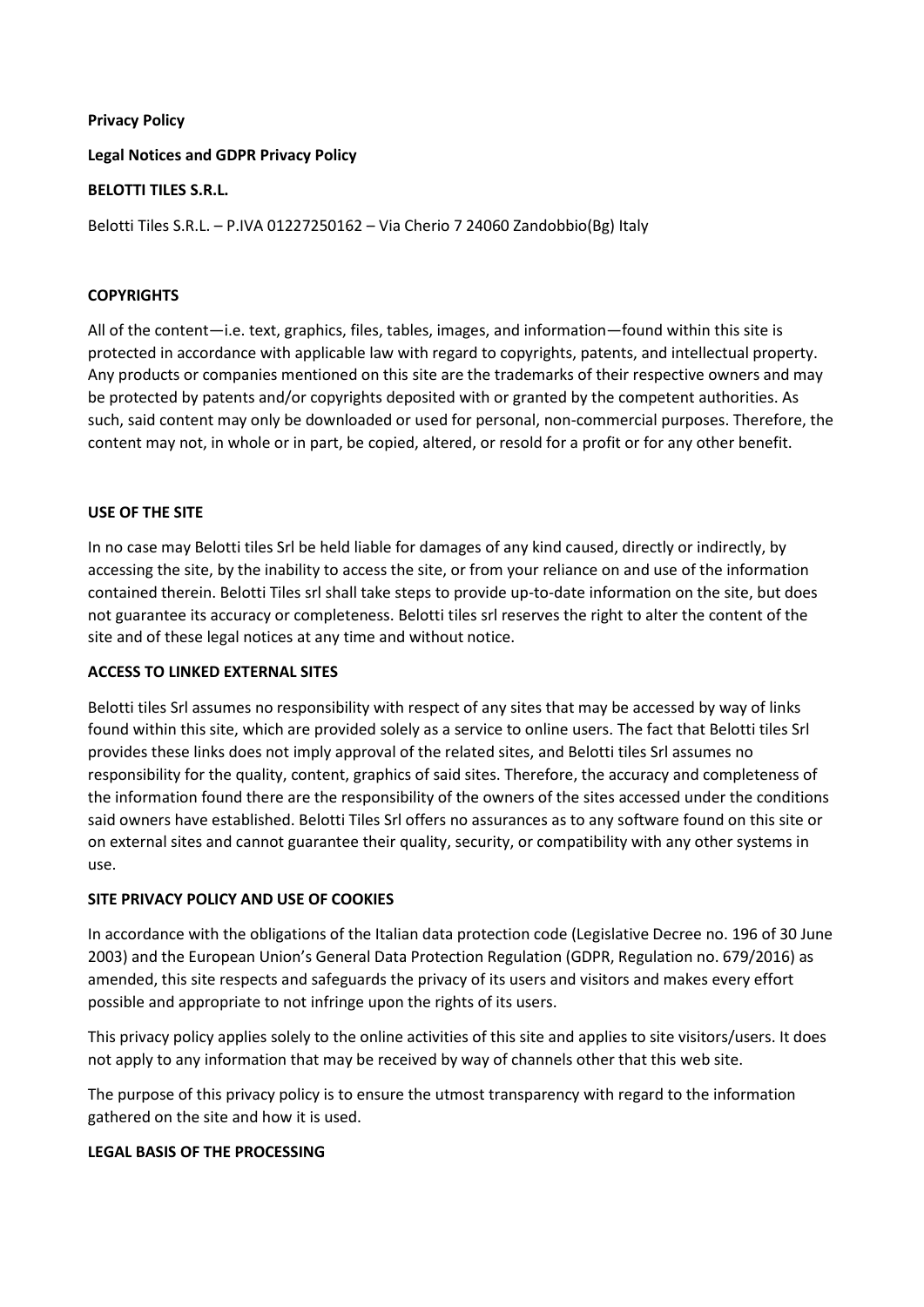This site processes data based on the consent provided. By viewing and making use of this site, visitors and users explicitly approve this privacy policy and consent to the processing of their personal information in relation to the methods and purposes described below, including any disclosure to third parties as necessary in order to provide a service.

Provision of the information and consent to its collection and processing is voluntary. Users may deny consent or revoke consent at any time (by email to info@belottitiles.biz). However, failure to consent may result in the inability to provide certain services, which may compromise the experience of using the site.

By "processing" of personal data we mean any transaction or set of transactions conducted with or without the aid of electronic or otherwise automated means in relation to the collection, logging, organization, conservation, processing, modification, selection, extraction, viewing, comparison, use, interconnection, blocking, communication, disclosure, cancellation, and destruction of said data.

As of 25 May 2018 (the effective date of the GDPR), this site shall process certain data based on the legitimate interests of the data controller.

# **DATA COLLECTION AND PURPOSES**

Like all web sites, this site makes use of log files to store information gathered automatically during a user's visit to the site. The following information may be gathered in this way:

- internet protocol (IP) address;
- type of browser and parameters of the device used to connect to the site;
- name of the internet service provider (ISP);
- date and time of the visit;
- referral web page and outbound page;
- country of origin;
- possibly the number of clicks.
- •
- This data is gathered for the following purposes:
- solely in aggregate and anonymous form in order to verify the proper functioning of the site. None of this information is connected to the actual person/user of the site and cannot be used to make such an identification (as of 25 May 2018, this information is to be processed based on the legitimate interests of the data controller);
- for the purposes of security (anti-spam filters, firewalls, virus detection), the data logged automatically may also include personal information such as the IP address, which may be used, in accordance with applicable law, to block attempts to harm the site, harm other users, or otherwise cause damage or commit a crime. This data is never used for user identification or profiling and is not cross-checked with other data or provided to third parties; it is used solely for the purpose of protecting the site and its users (as of 25 May 2018, this information is to be processed based on the legitimate interests of the data controller);
- to provide data to third parties that provide functions that are necessary to service provision, such as the management of comments on the site, requests for information, site maintenance,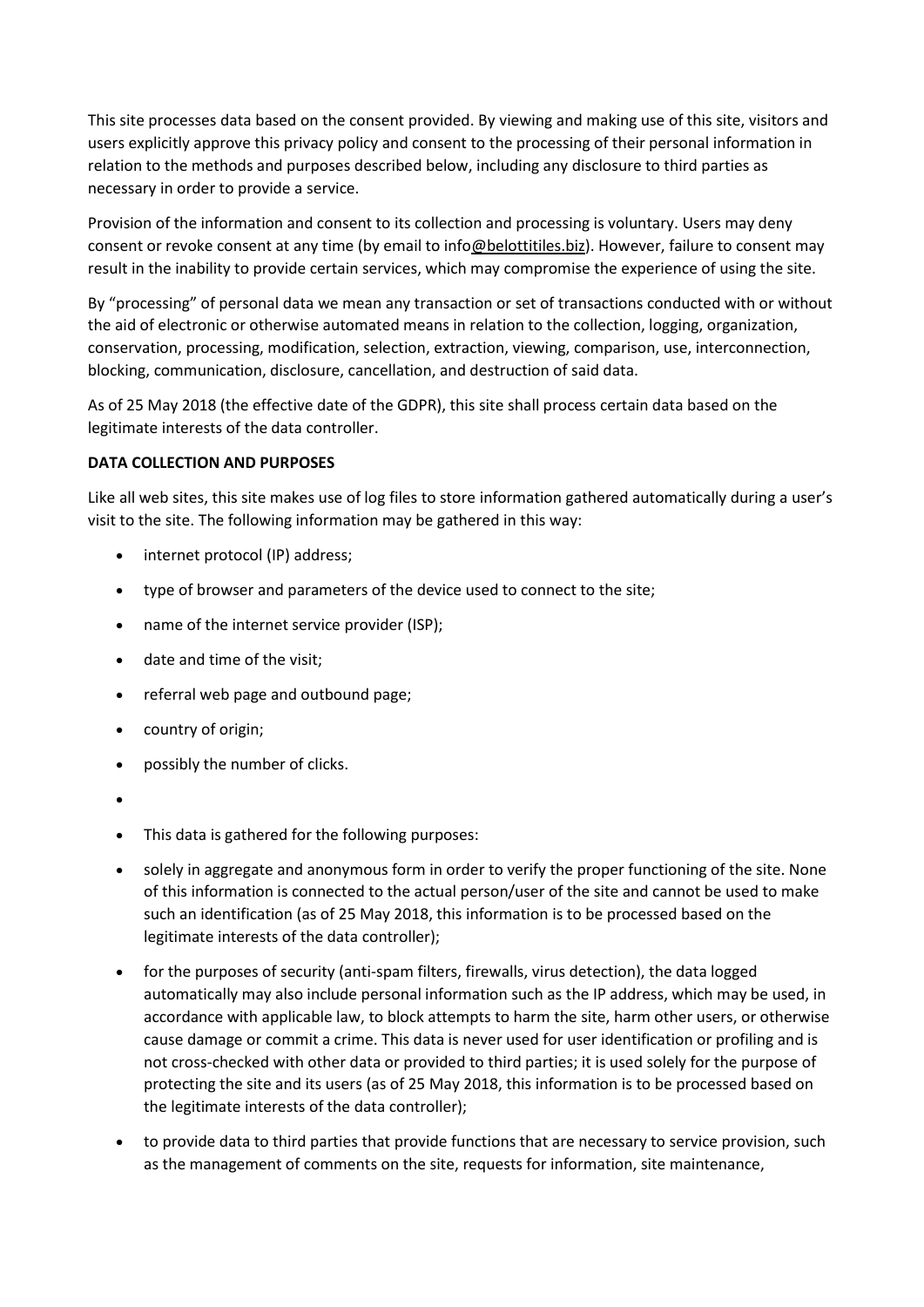accounting and administration, or managing requests for cost estimates by sending data to retailers or dealers in the area of the requester.

- In the event the site allows for the posting of comments or the user requests specific services (by way of the "Contact Us" section), the site automatically gathers and logs certain data identifying the user, including the e-mail address and nickname. This information is understood to be provided voluntarily by the user upon provision of the service and is processed with the user's consent. By posting a comment or other information, the user expressly accepts the privacy policy and, in particular, consents to the content posted being freely viewable by other visitors to the site.The data received will be used solely for provision of the service requested and solely for the time necessary to provide the service.
- Information that users of the site decide to make public by way of the services and tools provided is provided by them voluntarily and consciously, thereby exempting the Site owner and the Data Controller from any and all liability with regard to any violations of the law. It is up to the users to ensure that they are authorized to disclose personal data of third parties or content that may be protected by national or international law.
- .If comments are managed by way of an external service ,see the policies of that service for further information (see the section on cookies).
- Data gathered by the site during its use is used solely for the purposes specified above and is stored for solely for the time needed to execute the activities specified. In any event, personal data gathered by the site will not be provided to third parties for any reason, unless there is a legitimate request by law enforcement and only in the cases required by law. However, data may be provided to third parties if necessary for the provision of a specific service requested by the User (e.g. sending a cost estimate to dealers, sending replies to inquiries, sending comments) or in order to conduct security checks or for site optimization.
- The methods of processing personal data provided by way of this web site include the use of manual, electronic, and screen-based mechanisms (including fax, phone, electronic mail, and other electronic and/or automated systems of communication) in a manner that ensures security as well as observance of the principles of fairness, legality, transparency, and confidentiality of the data. This personal information is processed by Belotti tiles Srl solely for the time necessary to fulfill the purposes for which the information was gathered.
- The personal data provided by users who make purchases or request materials or information by way of this web site will be processed for the purpose of executing the request sent and for the provision of services or execution of agreements entered into and for which registration is required, as well as for all other purposes specified herein, and may be disclosed to third parties in the event it should be necessary for said purposes.
- Upon consent of the data subject, Belotti tiles Srl may process any personal data provided for commercial purposes and to carry out direct marketing efforts, such as sending informational materials and commercial communications, as well as to conduct market research.
- This data may be processed by personnel hired for the purpose by Belotti tiles Srl only in the event said processing is necessary to the completion of their duties and solely conducting the operations necessary to said duties. To this end, the data provided, or a portion thereof, may be disclosed to affiliated companies; individuals, professional firms, and other enterprises that provide consulting and support to Belotti tiles Srl in relation to accounting, administration, and legal, fiscal or financial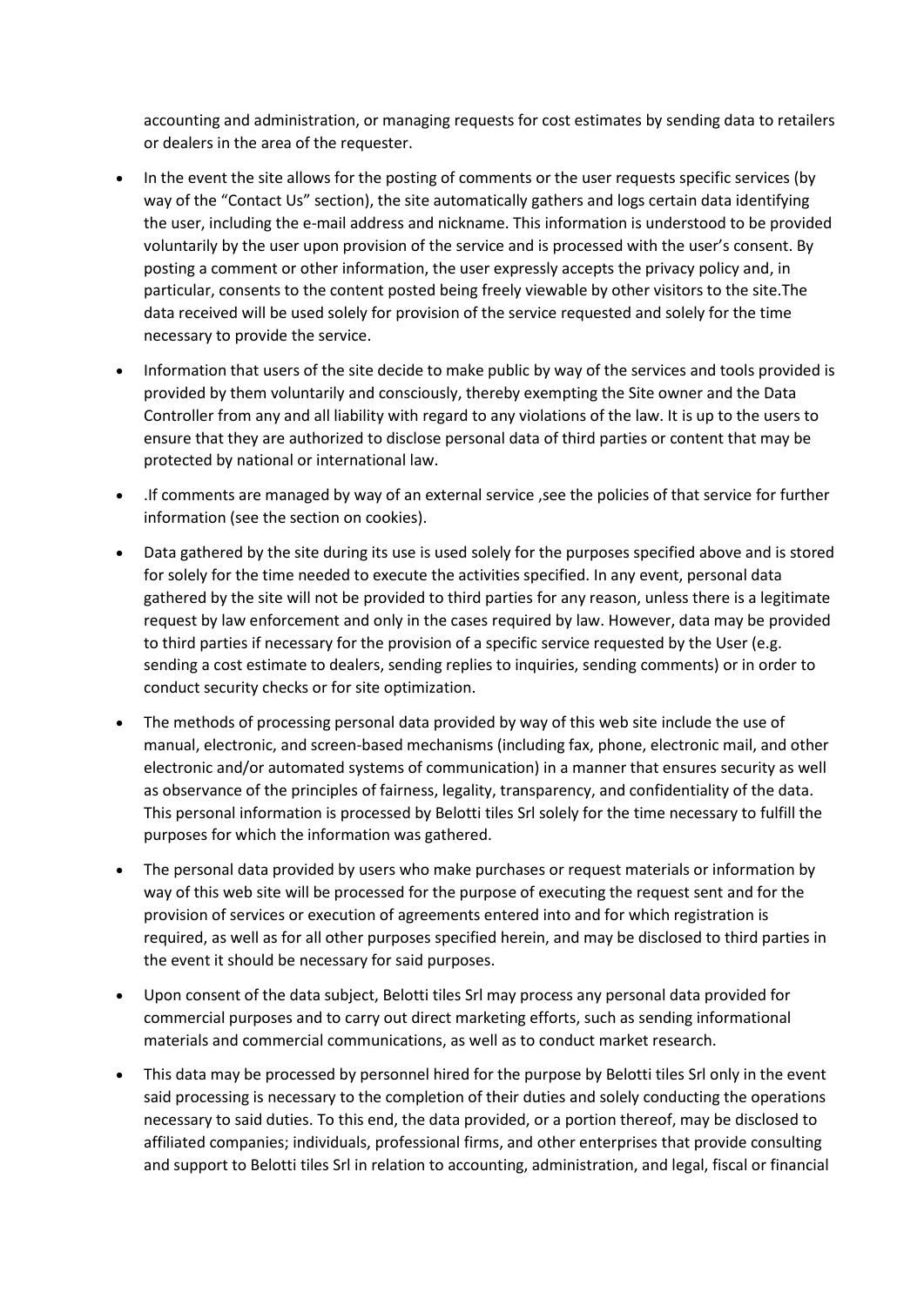affairs, parties allowed access to the data by law or by order of law enforcement; and parties responsible for the technical functioning of the web site.

# • **PROCESSING LOCATION**

- •
- The data gathered by the site is processed at the offices of the Data Controller, Belotti Tiles Srl Via Cherio 7 – 24060 Zandobbio(Bg) Italy, and at the data center of the web hosting provider. The web hosting TRK Studio – Via Noce 1 – 25030 Erbrusco(Bs) Italy responsible for handling and processing the data on behalf of the controller is located within the European Economic Area and acts in compliance with European legislation.
- •

# • **COOKIES**

- In line with standard practice, this web site makes use of "cookies", i.e. small text files that are used to store information related to visitor preferences, in order to improve the functioning of the site, to simplify navigation by automating procedures (e.g. logging in, interface language, etc.), and to analyze site usage.
- Session cookies are essential in order to distinguish between the connected users and are used to prevent a requested function from being provided to the incorrect user, as well as for security purposes in order to prevent cyber attacks on the site. Session cookies contain no personal data and last solely for the duration of the current session, i.e. until closing the browser. No consent is required for such cookies.
- Functionality cookies used by the site are strictly necessary in order to use the site and are connected with an explicit request for a function by the user (e.g. logging in). No consent is required.
- By using the site, continuing to navigate around the site, or clicking "OK" on the banner displayed when first accessing the site, visitors expressly consent to the use of cookies and similar technologies, and specifically to the storage of these cookies on the device being used for the purposes specified above and the access of information on the device by way of the cookies.
- **DISABLING COOKIES**
- •
- Cookies are tied to the browser being used. They may be disabled directly within the browser, thereby refusing/revoking consent for the use of cookies. It is important to note that disabling cookies could prevent the proper use of certain functions of the site.
- [Mozilla Firefox](https://support.mozilla.org/it/kb/Attivare%20e%20disattivare%20i%20cookie) –[Microsoft Internet Explorer](https://support.microsoft.com/it-it/help/17442/windows-internet-explorer-delete-manage-cookies) –[Microsoft Edge](https://support.microsoft.com/it-it/help/4027947/windows-delete-cookies) –[Google Chrome](https://support.google.com/chrome/answer/95647?hl=it) [–](http://support.google.com/chrome/bin/answer.py?hl=it&answer=95647) [Opera](http://help.opera.com/Windows/10.00/it/cookies.html) –[Apple](https://support.apple.com/it-it/HT201265)  [Safari](https://support.apple.com/it-it/HT201265)
- •
- **THIRD PARTIES COOKIES**
- •
- This site also acts as an intermediary for the cookies of third parties, which are used to provide additional services and functionality to visitors and to improve the use of the site, such as in the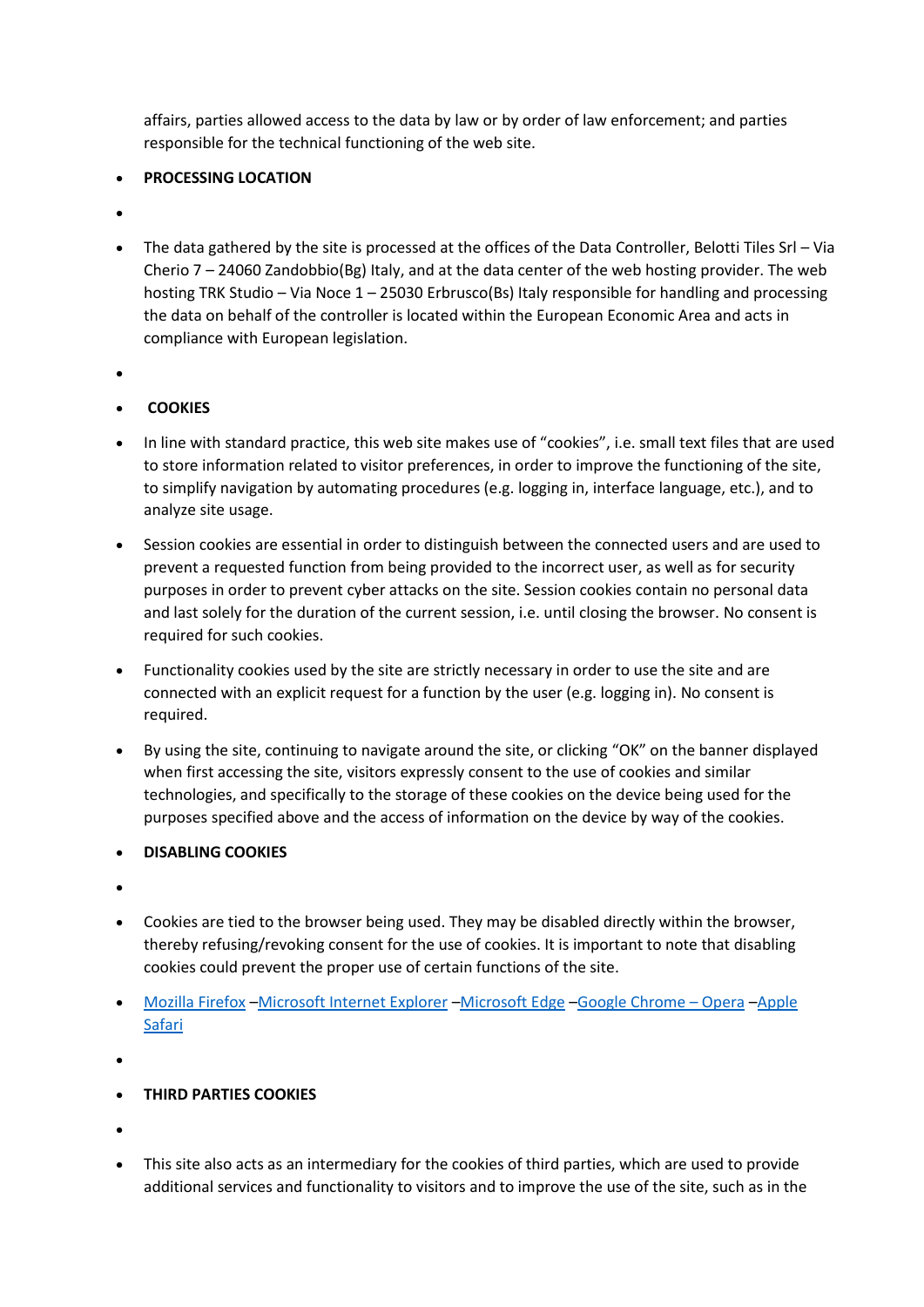case of social-media buttons. This privacy policy does not apply to the services provided by third parties, and this site has no control over their cookies, which are managed entirely by the third parties themselves, nor does it have any access to the information gathered by way of these cookies. The data-provision agreement is directly between the user/visitor and the third parties, and this site is in no way involved in said provision. As a result, the policies concerning the use and purposes of these cookies, as well as the procedures for disabling them, are provided directly by the third parties on the pages specified below.–

- Google (Google Analytics cookies): Google Analytics is a Google analysis tool that uses performance cookies to gather anonymous navigation data (truncated to the last octet) in order to analyze use of the site, compile reports on site activity, and provide other information, such as the number of visitors and the pages visited. Google may also transfer this data to third parties where allowed by law or in the event said third parties process this data on Google's behalf. Google will not associate the IP address with any other data in Google's possession. The data transmitted to Google is stored on Google's servers in the United States.Users may opt out of the collection of data by Google Analytics by installing th[e Google Analytics Opt-out Browser Add-on.](https://tools.google.com/dlpage/gaoptout)Most of the videos found on the site do not generate cookies when accessing the page as a result of setting "Privacy Enhanced [Mode](https://support.google.com/youtube/answer/171780?expand=PrivacyEnhancedMode#privacy) (no cookies)", which ensures that YouTube does not store any information on visitors unless they voluntarily play the video.– Disqus. A comment hosting service for web sites that sets cookies for pages that include a comment box. Data gathered: number of users and their actions, IP address, browser used, identifier of the web site that includes the comment box, information connecting site visits with the user's Google, Facebook, Twitter, or Disqus account if logged in. This cookie does not identify the User personally unless logged into Disqus in the event the user has logged in with a Disqus, Google, Facebook, or Twitter account. For more information on the use and processing of data, we recommend reading the [Disqus privacy policy.](https://help.disqus.com/customer/portal/articles/466259-privacy-policy) Users may also selectively disable Disqus collection of personal data by visiting the [opt-out page.](https://help.disqus.com/customer/portal/articles/1657951)
- •

### • **SOCIAL NETWORK PLUGINS**

- •
- This site also includes social network plugins and buttons that simplify the sharing of content to your favorite social networks. These plugins are programmed so as not to set any cookies upon accessing the page, so as to protect user privacy. Cookies may be set, if required by the social network, only when the user actually and voluntarily uses the plugin. It is important to note that, if users visit the site while logged into a given social network, they have already consented to the use of cookies distributed by way of this site when signing up for that social network.
- Collection and use of the information obtained by way of the plugin is governed by the respective privacy policies of the various social networks. See the following:
- [Facebook\(](https://www.facebook.com/about/privacy/)[cookie policy\)](https://www.facebook.com/help/cookies/)
- [Twitter](https://twitter.com/privacy?lang=it)[\(cookie policy\)](https://help.twitter.com/en/rules-and-policies/twitter-cookies)
- [LinkedIn\(](https://www.linkedin.com/legal/privacy-policy)[cookie policy\)](https://www.linkedin.com/legal/cookie-policy)
- [Google+](http://www.google.com/intl/it/policies/privacy/)[\(cookie policy\)](https://policies.google.com/technologies/cookies?hl=en).
- [PayPal \(cookie policy\)](https://www.paypal.com/us/webapps/mpp/ua/cookie-full)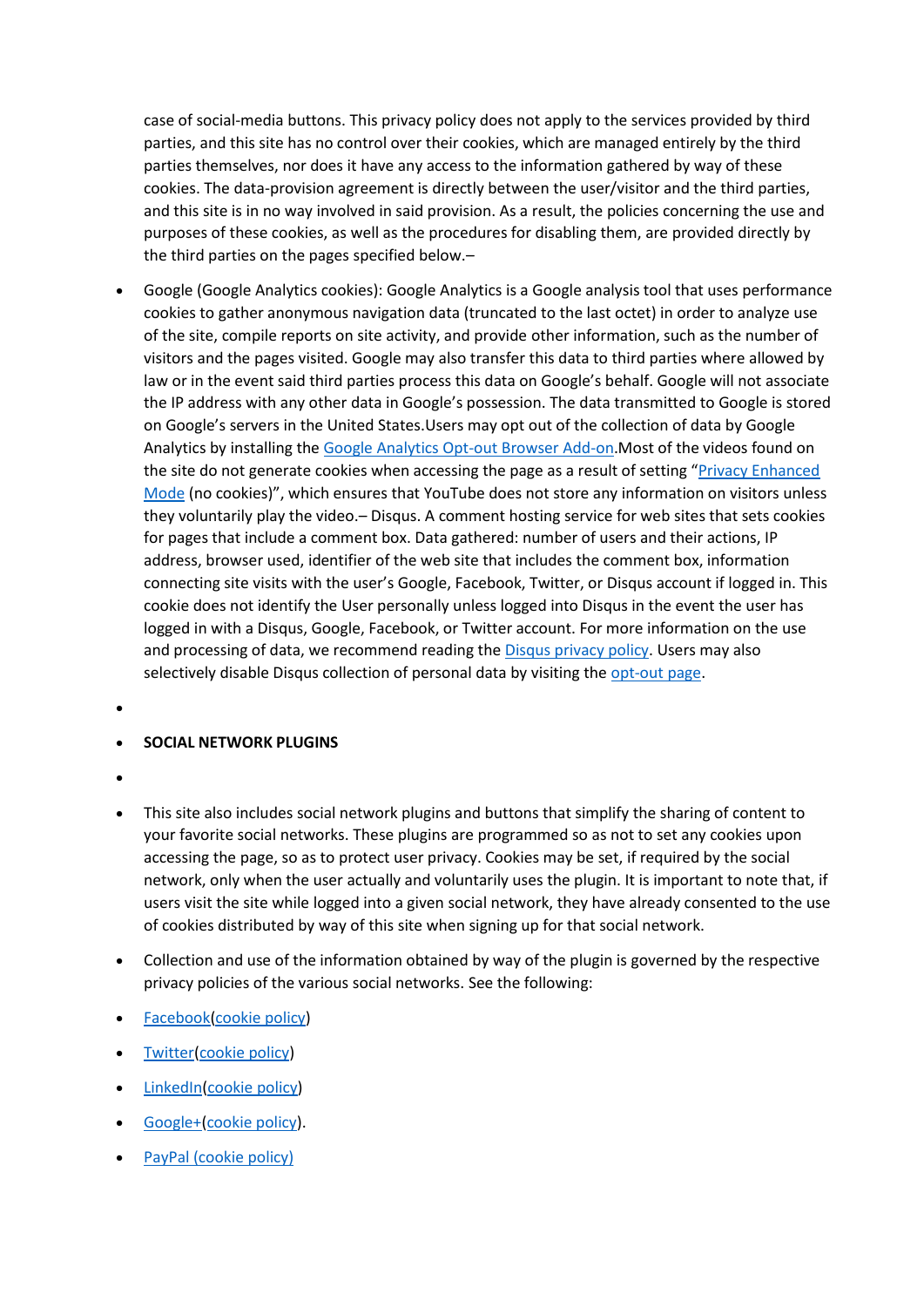# **TRANSFER OF DATA TO COUNTRIES OUTSIDE THE EU**

This site may share certain data collected with services located outside of the European Union, particularly with Google, Facebook and Microsoft (LinkedIn) by way of social plugins and Google Analytics. Said transfer is authorized in accordance with specific [decisions of the European Union and of Italy's data protection](http://eur-lex.europa.eu/legal-content/EN/TXT/?uri=CELEX:32016D1250)  [authority,](http://eur-lex.europa.eu/legal-content/EN/TXT/?uri=CELEX:32016D1250) specifically Commission Implementing Decision 2016/1250 (see also the [Privacy Shield\)](http://eur-lex.europa.eu/legal-content/EN/TXT/?uri=CELEX:32016D1250); therefore, no further consent is required. The companies mentioned above also ensure their participation in the Privacy Shield.

### **SECURITY MEASURES**

This site processes user data in a legal and proper manner and implements safety measures aimed at preventing the unauthorized disclosure, alteration, destruction of, or access to data. Processing is done with the aid of electronic and/or screen-based mechanisms and following organizational procedures and approaches that are strictly correlated to the purposes specified. Site management software is also constantly updated and scanned regularly to detect any viruses or dangerous code.

In certain cases, in addition to the controller, certain categories of parties involved in site organization (e.g. personnel in administration, sales, marketing, or legal affairs, and system administrators) or external parties (such as technical service providers, postal couriers, hosting providers, marketing agencies, and other IT firms) may have access to the data.

# **USER RIGHTS**

In accordance with European General Data Protection Regulation (GDPR) 679/2016 and with Article 7 of Italian Legislative Decree no. 196 of 30 June 2003

(http://www.garanteprivacy.it/web/guest/home/docweb/-/docweb-display/docweb/1311248), Users may, based on the procedures and limitations defined by applicable laws and regulations, exercise the following rights:

- to oppose, for just cause, the processing, in whole or in part, of personal data that concerns them for the purpose of sending marketing or direct-sales materials or for conducting market research or other commercial communications;
- to request confirmation of the existence of personal data that concerns them (right to access);
- to know the origin of the data;
- to have the data communicated to them in intelligible form;
- to receive information concerning the methods, procedures, and purposes of the processing;
- to request updates, corrections, integrations, cancellations, anonymization, or blocking of illicit data processing, including processing that is not necessary for the purposes for which it was collected;
- to receive, in the event of processing based on consent and at the cost solely of any medium used, their data provided to the controller in a structured form that is readable by data-processing systems and in a format that is commonly used by electronic devices;
- to file a complaint with the competent authority (e.g. the Italian data-protection authority, see [here\)](http://www.garanteprivacy.it/web/guest/home/docweb/-/docweb-display/docweb/4535524); and
- generally, to exercise all rights granted by applicable law.Belotti tiles Srl would also like to reiterate that failure to provide personal information that has been marked as mandatory would make it